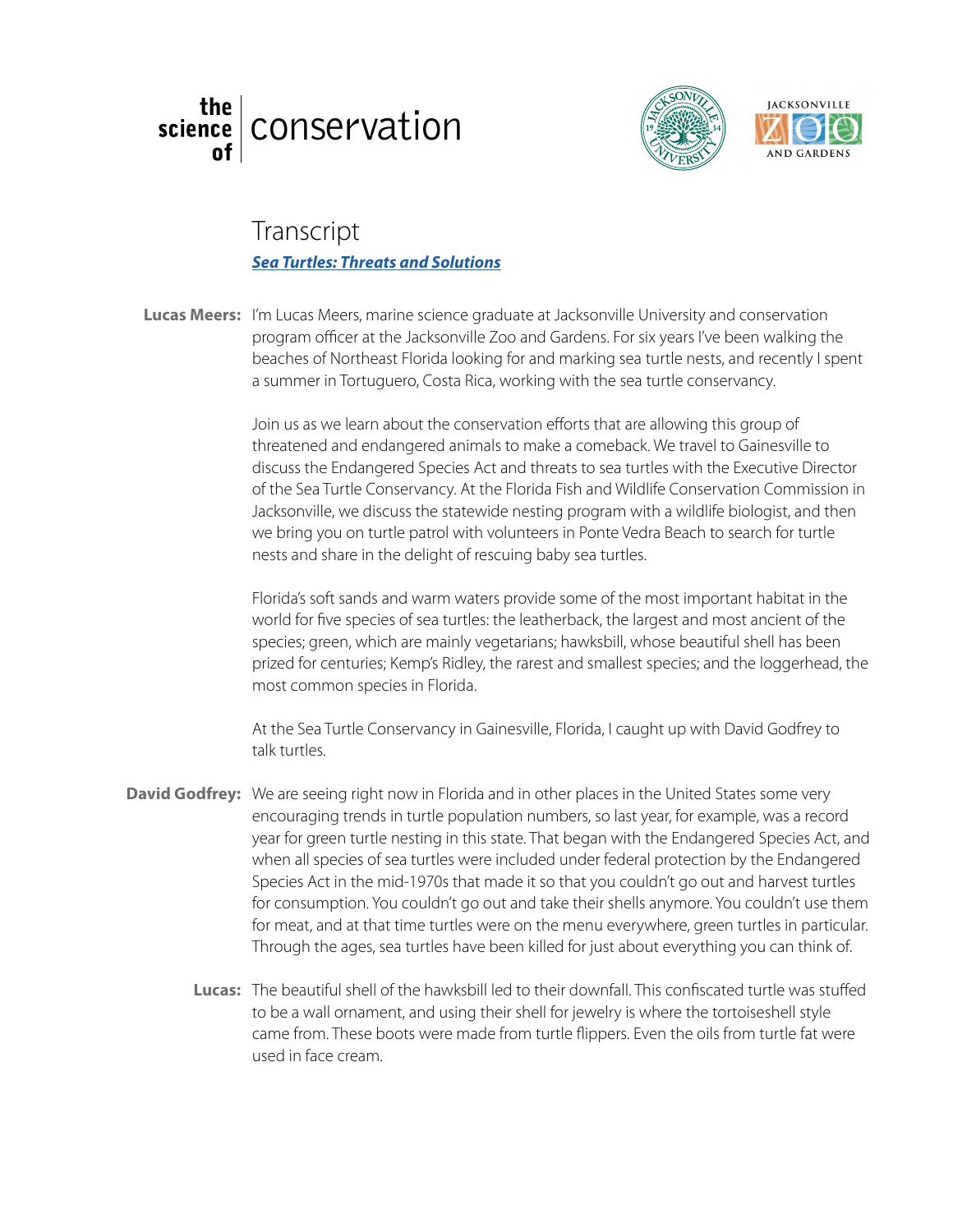- **David:** The passage of the Endangered Species Act stopped our direct harvesting of them and gave them a fighting chance. Since that time, a lot of work has been done to change human behavior, to protect important nesting sites, to identify other sources of mortality like interactions with commercial fisheries, in particular shrimp trawls, and things like our behavior on the beach at night, lighting up the beach with our homes and condos. We've learned a lot about the things that we do that harm these animals, and protecting them really began with that Endangered Species Act.
- Lucas: Now let's explore shrimp trawls and turtle excluder devices. Since sea turtles must surface to breathe air, they easily drown when caught in nets, unable to reach the surface. When nets are outfitted with turtle excluder devices, sea turtles and other animals can be shuttled out of the net instead of dying as by-catch. Most shrimp trawls in the southeastern U.S. are required to use turtle excluder devices, but not all do. Let's see it in action.

The shrimp trawl scours the coastal bottom. A sea turtle has been captured, where it will drown if it does not get out. Instead of getting trapped in the end of the net it gets pushed up against the bars, allowing it to use the escape hatch. By increasing the use of these devices as well as modifications to long line fishing, more sea turtles will live another day.

Back on land, a different type of innovative solution is turtle safe lighting. Traditional lighting is prevalent on Florida's coasts and can distract and disorient sea turtles, leading to entry and death. Turtle safe lights, however, use longer wavelengths of light in the red orange spectrum and have little effect on sea turtles, allowing their natural instincts to be fulfilled. This business is one of many that has made the switch to turtle safe lights.

Now that we see how turtle excluder devices and turtle safe lights can make significant impacts, let's explore just how important nests are in conservation efforts.

Back at the Jacksonville Zoo and Gardens where I work, I visited the FWC field lab to discuss the statewide nesting program in Florida.

Allen Foley: The purpose of our nesting survey programs are to give us some information on how well the population is doing. This gives us a chance to count actually in the end, to count the numbers of mature females in a sea turtle population in Florida.

> When the sea turtles come up to nest on the beach they have to drag big, heavy bodies across soft sand and they leave very easy to see tracks, and the tracks are even identifiable to species, so a loggerhead leaves a different track than a green turtle, different track than a leatherback, so you can go along the beach in the morning and look at tracks, identify what species they're from, and by looking at the characteristics of the track and any digging that's been done, tell whether the turtle nested or not, so if you do this on all the beaches in Florida every day during the nesting season, you can actually determine how many nests loggerheads made, how many nests green turtles made, how many nests leatherbacks made, so each year you can see what the total number of nests are, and over the years you can see if those are increasing or decreasing.

Lucas: Allen showed me nesting data that can be found at the FWC website.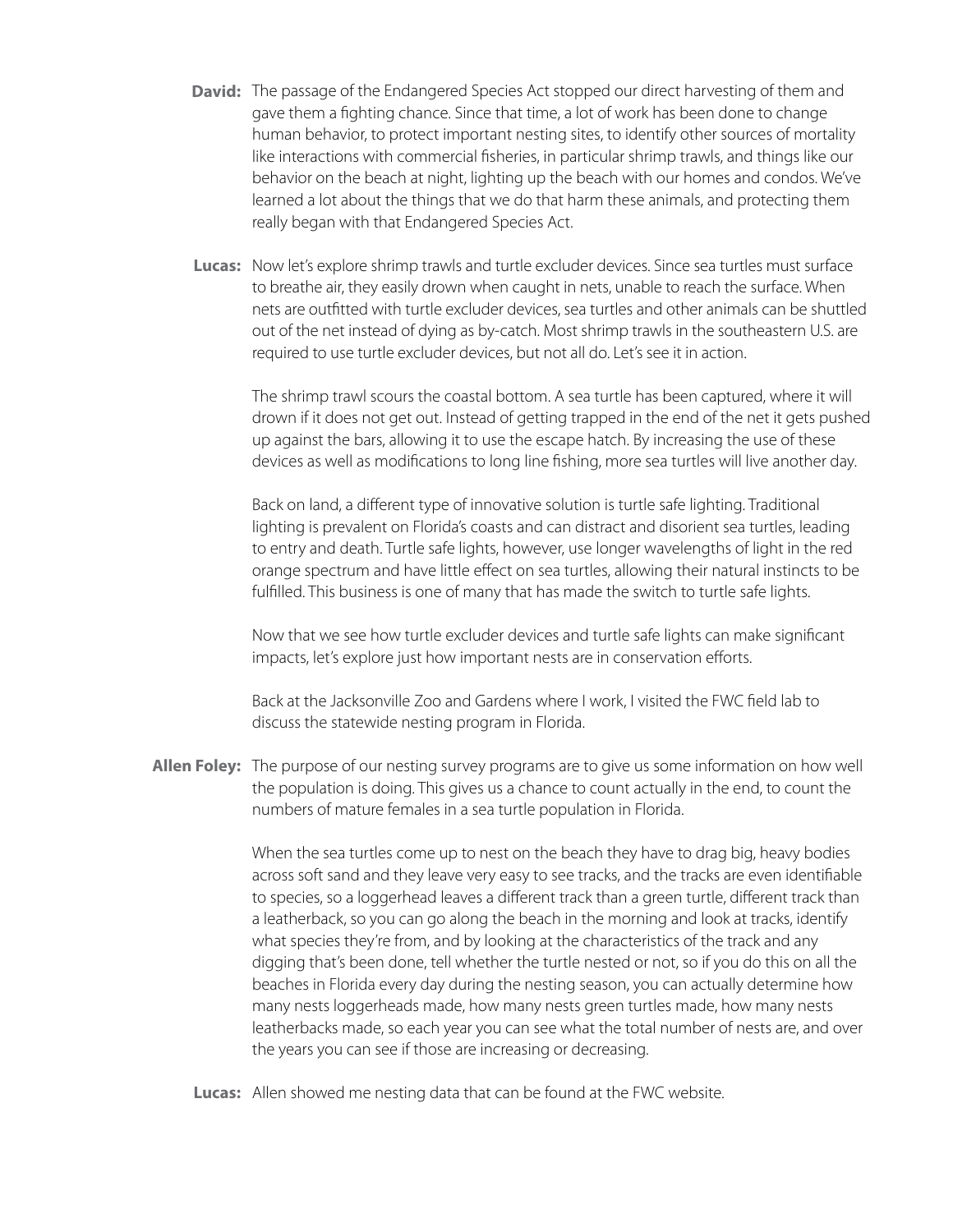- Allen: You can see here on the late 80s to mid 90s the numbers each year were going up. There was a period here where they were going down for about 10 years and there was a lot of worry, and there's a lot of different potential reasons for that, but the good news is that they're going up again.
- Lucas: Without these and other data, we would not understand that loggerhead sea turtles are increasing in number and that green turtles just had a record year, so how does FWC obtain these data?
- Allen: This is a huge undertaking that goes throughout all of Florida. This is covering all the sandy beaches of Florida for a pretty long period of the year, say, early spring to late fall, to count all the nests by all the species in all areas of Florida, so from Pensacola to Key West to Jacksonville people are out counting. In Northeast Florida, it's really all the sandy beaches. Northeast Florida has about 150 miles of sandy beach that all have to be surveyed. There are about 17 different groups that do those surveys in Florida, so it's a total of about 500 associated personnel and they provide summary data, the overall picture of the data to the state so that we can put that together to look at what the numbers are statewide.
- Lucas: As Allen mentioned, there are about 150 miles of sandy beaches in Northeast Florida, and they provide important nesting grounds for these ancient creatures. Let's head to the beach to learn about these nests.

About a month ago, a loggerhead sea turtle emerged from the ocean, trekked up the sand, and settled at a spot near the dunes where she laid perhaps 100 eggs. Just a foot below the surface of the sand, the eggs are developing into baby sea turtles. If all goes well, in about a month the turtles will hatch and climb out in a flurry of tiny flippers and head immediately toward the ocean using the reflection of the moonlight on the water as their guide. Just last year, over 1300 loggerhead nests were laid on beaches of Northeast Florida.

Every morning during the nesting season, groups of volunteers are out in force on turtle patrol. Kaitlyn, Stephanie, and I are part of a group of about 45 people that monitor four miles of sand around Mickler's Landing in Ponte Vedra Beach, just south of Jacksonville. We searched the beach for new nests and checked the previous nests to see if anything has changed.

Maybe a nest got predated by a dog, a crab, or was infested with fire ants. We're sure to know any subtle changes to paint an accurate picture of what happens to each nest. So far this season we've been walking for 15 weeks. Eighty-eight nests have been documented as we near the end of the nesting season.

Okay, so this is at 45 days. We're going to need to do green tape.

From years and years of data, we know loggerhead turtle nests generally hatch or merge between 50 and 60 days, so when we approach a nest that's been incubating for 45 days we'll mark it with green tape to remind us to keep an extra close watch for the next few days. After hatchlings emerge from the nest, there are telltale signs. Like miniature tractors rolling over the sand, turtle hatchlings make subtle impressions. A whole slew of tracks are seen stemming from a central location: a depression located in the center of the marked nest, where the baby sea turtles emerged the night before.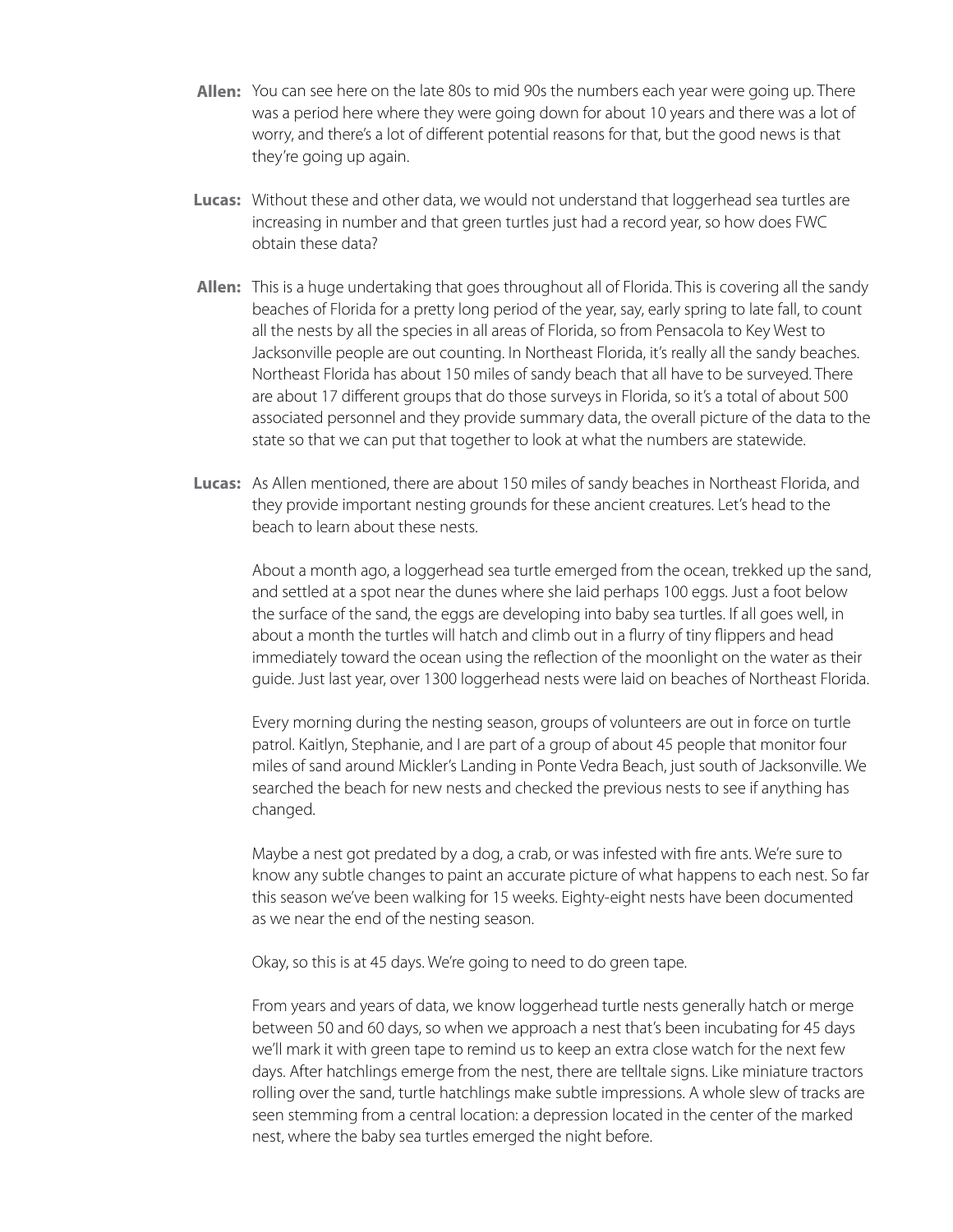We document the emergence and take photos to help paint the picture of what's happened to the nest, such as whether crabs or fire ants have invaded the nest. We clear the debris in front of the emergence area in case any other turtles emerge on successive nights.

Three days later, another team excavated this nest and found many empty shells and discovered that those tracks came from 87 young turtles. This is nest 44, which was laid eight weeks ago. Hatchlings emerged three nights ago, right on schedule.

It is now time for us to excavate this nest to obtain data for the FWC and to save any hatchlings that might be trapped. As I dig, I'm careful, gently feeling for any differences in the texture of the sand. I can feel that I've reached the first turtles. The limpness of their bodies tells me they are dead.

Dead turtle after dead turtle is pulled out of the egg chamber and passed to Kaitlyn to get counted. The smell is horrible. Death permeates the air.

I'm only getting dead hatchlings.

The lineup of the dead hatchlings is growing. Sometimes things go wrong with nests and the turtles don't make it. They hatched, but why didn't they emerge from the nest? I didn't see any fire ants or crabs, so I wonder if being trapped in the sand caused them to be cooked by the hot sun.

Okay, so I reached a big section of the eggs. The turtles actually hatched and actually went above the eggs and they were trying to get out but couldn't, so that explains why I'm just now getting to the egg shells, because the egg shells were actually below the hatchlings.

**Lucas:** A live turtle.

Lucas: Right here we have a loggerhead hatchling. This guy is barely moving, but you can still clearly tell that he is alive, some slight movement, but he's very weak. He's been trapped down there for a few days, actually, with all of his brothers and/or sisters.

We put the freed hatchling in a bucket that serves as a holding area until it is released, and not long after …

Here's another live hatchling. He's a little more active than his sibling, so we're actually going to put him in the bucket to join his sibling.

By counting the number of egg shells, we can determine the number of hatchlings that made it out on their own. This nest had 85 dead turtles, making it one of the least successful nests of the season in terms of hatchling survival. While it is difficult to see all of these dead hatchlings, knowing that they are sources of nutrients for the ecosystem puts it into proper perspective. By placing the dead turtles and eggshells back in the nest, we allow nature to take its course. Ninety-five eggshells have been counted, so with the 85 dead hatchlings and the two sea turtles we saved today, we determined that only eight turtles had emerged from the nest on their own.

Now rescued, these two turtles receive a helping hand to make it to the next step in life's journey.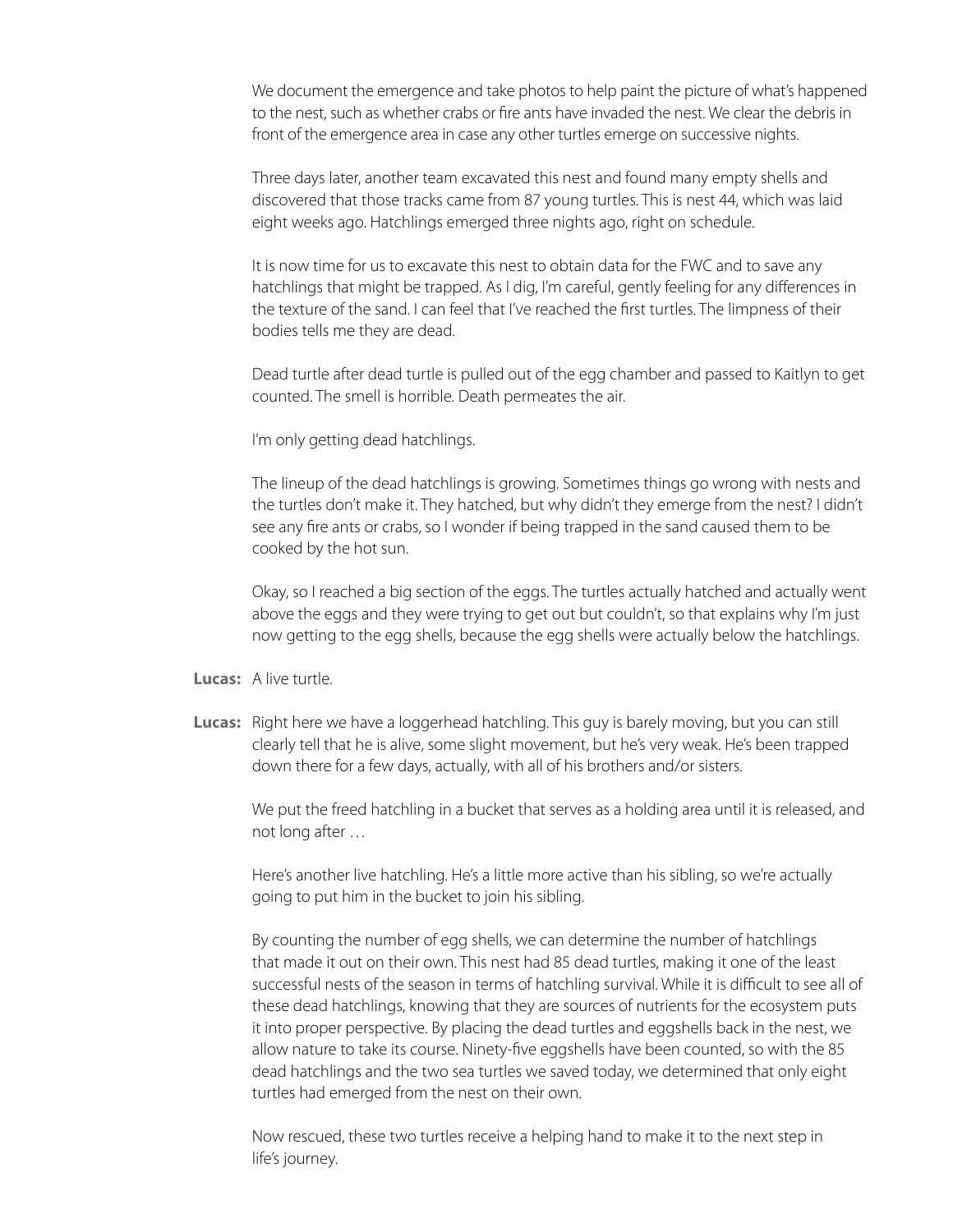**Lucas:** Come on, little guy.

.

Lucas: Some need a little encouragement. Now it's October and we have a few turtle enthusiasts joining us. This is nest 78, the last nest my team will excavate this season. We have excavated five nests since the dreaded death pit, and we're hoping we'll end the season on a high note. I worry that the hard, compact sand made it too difficult for hatchlings to make it out, and I brace myself for another nest of dead sea turtles, but there, a nose of a hatchling peeking out

I'm going to slowly dig it out, trying not to injure it. He's having trouble getting out because the sand is really compact from all the waves washing over. I'll let him get out by himself. He's so cute. Oh, I see there's another hatchling. This one I'm going to put in the bucket. There we go. There we go.

We then encounter a turtle covered in fire ants.

This guy is really weak, but he's still alive.

If we had not liberated these trapped hatchlings from the compacted nest, fire ants may have eaten them. We quickly rinse her off in the ocean before putting her in the holding bucket.

I got another turtle, too. He's struggling, but he's doing it. Yeah, there we go.

So far, all of the hatchlings we have encountered have been alive.

- **Diana:** He's a mover and shaker.
- Lucas: Yeah. He's really active.

We have 10 hatchlings in the bucket. Here, we encounter a turtle partially in its shell. We call this a pip. This pip and the rest of the turtles we liberated bring our count to a total of 15 live hatchlings.

One dead hatchling? Okay.

- **Diana:** Number of shells?
- Lucas: Empty.
- 20, 30, 40, 50, 60, 70, 80. **Kaitlyn:**
- **Lucas: 70,80.**
- **Diana: 83.**
- **Lucas: 83.**

We take the bucket of turtles a few feet down the beach to release the hatchlings. To double check our number of freed turtles, we count them one by one until the bucket is empty.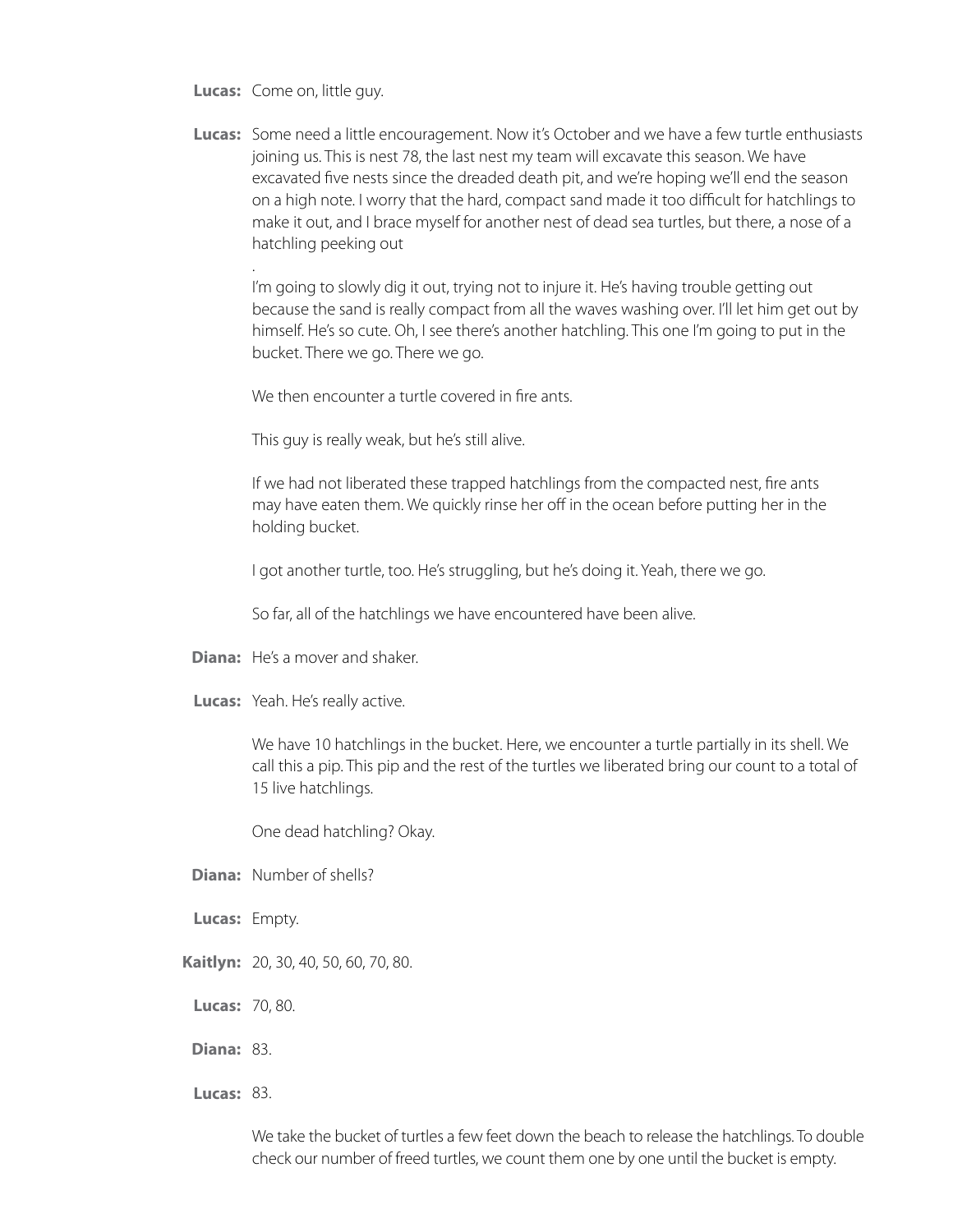Lucas: One. Diana: One. Lucas: Two. Three **Diana:** He looks wonky. Lucas: Four. Diana: Five. 6, 7, 8, 9, 13, 15. **Lucas: Diana: 15.** 

Lucas: Total of 15.

Some of these hatchlings have weak flippers. Sometimes we see this when the sand is really compact like we saw in this nest, so some hatchlings are slow-moving and struggle to move forward. Others are active and move straight toward the water.

Under the watchful eye of the volunteers, all these rescued hatchlings make it safely to the ocean. We know only one to two turtles out of every 1000 make it to adulthood. This year, on just this four-mile stretch of beach, our data shows 7,700 baby sea turtles made it out of their nests. Maybe, just maybe, 15 of those will become magnificent adults, maybe even this one.

Only 3 inches long, young Pip faces many hungry predators in her new world. By instinct not fully understood by scientists, Pip swims toward her new home many miles offshore in the Sargasso Sea. The Sargassum seaweed provides important cover from predators, and the increase of Sargassum seaweed also means an increase in food. She will spend the next 10 or so years of her life growing up to 3 feet long and 200 pounds. Now with her increased size, her only natural predators are large sharks.

Pip will now travel the long journey back toward the beach from which she came. How she knows where to go and how to get there is not fully understood, but researchers have shown that loggerhead turtles respond to the Earth's magnetic field. She's not the only turtle to have made the long journey, and she, along with other turtles, will spend the next 20 years going into an adult in a relatively shallow area along the coast.

Now, at reproductive age, she finds a suitable mate. About two weeks later, Pip emerges from the ocean she has called home for the past 30 years to take her first nest. There she lays upwards of 100 eggs to begin the next generation of sea turtles. Pip then returns to the shallows, where she will make up to six more times, depositing hundreds and hundreds of eggs by the end of the summer.